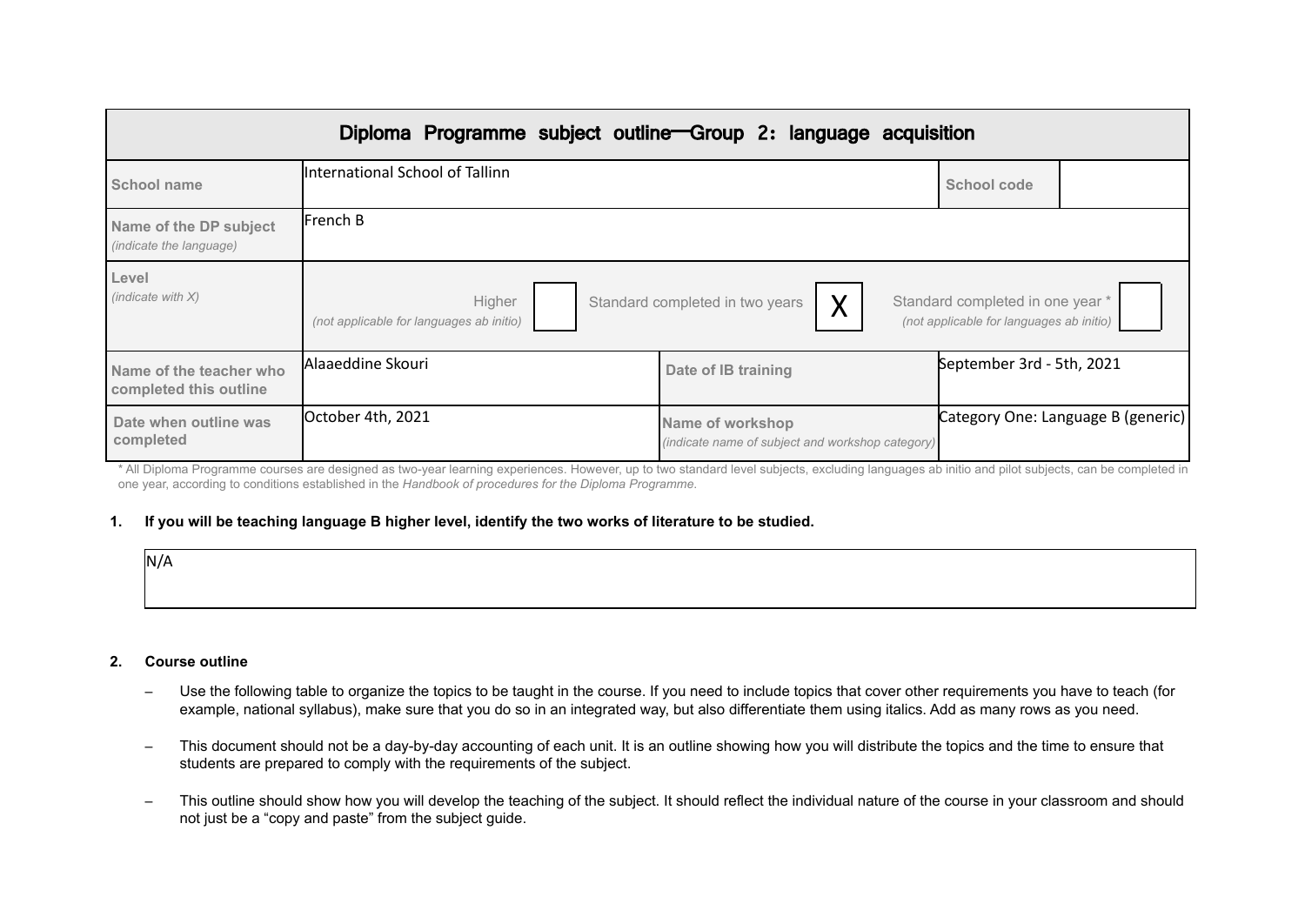– If you will teach both higher and standard level, make sure that this is clearly identified in your outline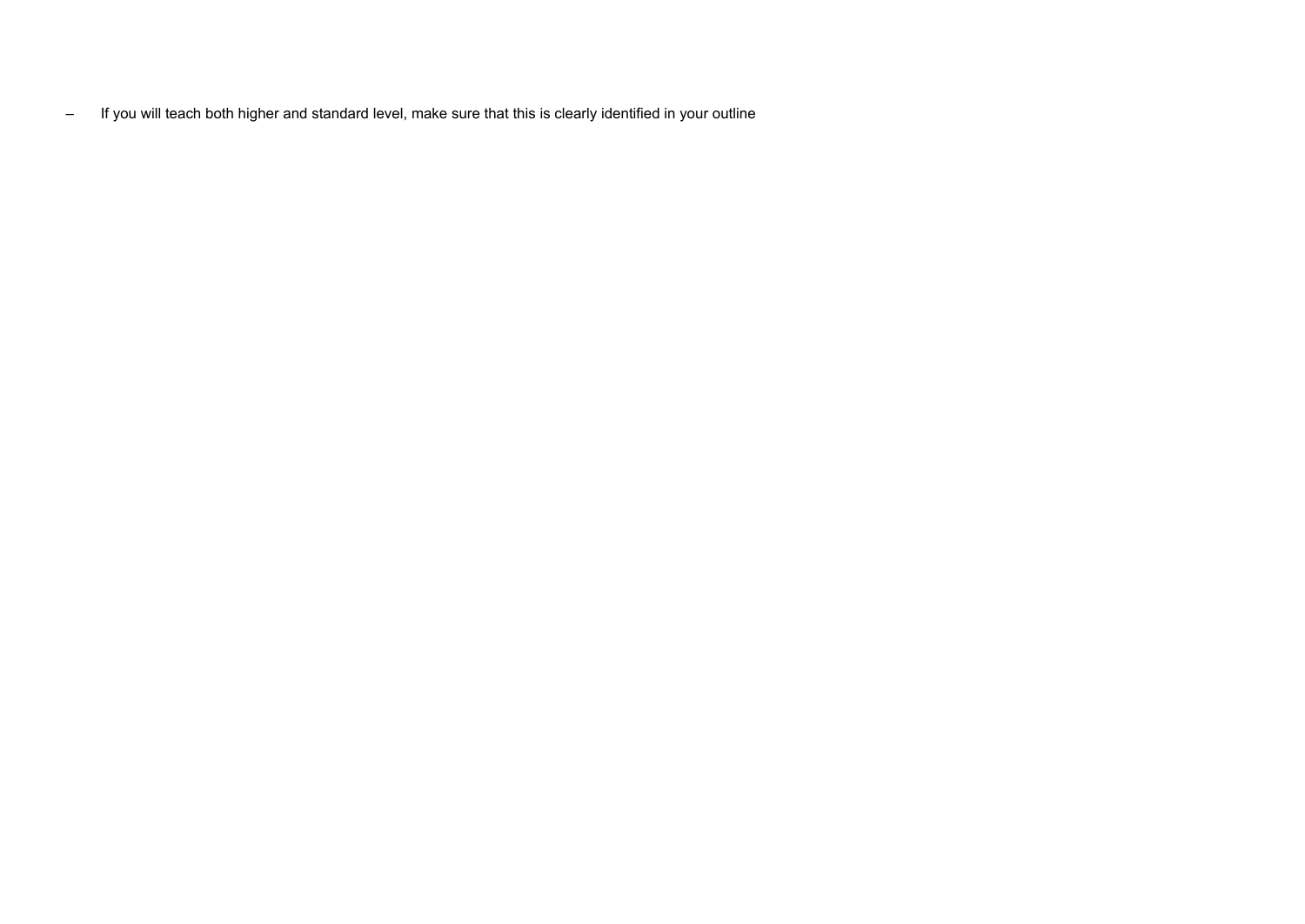|        | <b>Topic</b>                                                     | <b>Contents</b>                     | <b>Allocated time</b>                      | <b>Assessment</b>                                   | <b>Resources</b>                                                                          |
|--------|------------------------------------------------------------------|-------------------------------------|--------------------------------------------|-----------------------------------------------------|-------------------------------------------------------------------------------------------|
|        | (as identified in the<br>IB subject guide)                       |                                     | minutes.<br>45<br>One class is             | instruments to be<br>used                           | List the main resources to be<br>used, including information<br>technology if applicable. |
|        | State the topics in the order you<br>are planning to teach them. |                                     | In one week there are<br>classes.          |                                                     |                                                                                           |
|        |                                                                  |                                     |                                            |                                                     |                                                                                           |
| Year 1 | <b>Identities</b><br>-What constitutes an                        | beliefs and values,<br>subcultures, | 14 weeks:<br>- Beliefs and Values: 4 weeks | The assessments to<br>evaluate the overall          | Students will be exposed<br>to personal, professional                                     |
|        | identity?                                                        | language and identity               | - Subcultures: 5 weeks                     | communication                                       | and mass media texts.                                                                     |
|        | - How a subculture can                                           |                                     | Language and identity: 5 weeks             | capabilities of scholars.                           | The following texts will be                                                               |
|        | influence one's identity?                                        |                                     |                                            | Receptive, productive                               | used: blogs, emails,                                                                      |
|        | How do language and                                              |                                     |                                            | and interactive skills will personal letter, formal |                                                                                           |
|        | culture contribute in forging                                    |                                     |                                            | be assessed on a daily                              | letter, report,                                                                           |
|        | lour identities?                                                 |                                     |                                            | basis through a plethora advertisement, article,    |                                                                                           |
|        |                                                                  |                                     |                                            |                                                     | of assessment strategies. brochure, film, interview,                                      |
|        |                                                                  |                                     |                                            | Weekly, student will be                             | news report, opinion                                                                      |
|        |                                                                  |                                     |                                            | assessed on written                                 | column/editorial, radio                                                                   |
|        |                                                                  |                                     |                                            | skills depending on a                               | programme, speech,                                                                        |
|        |                                                                  |                                     |                                            | small prompt given to                               | webpage. All materials                                                                    |
|        |                                                                  |                                     |                                            | <b>l</b> them. Students will be                     | lused will authentic or                                                                   |
|        |                                                                  |                                     |                                            |                                                     | required to write a short modified when necessary                                         |
|        | <b>Experiences</b>                                               | life stories,                       | 13 weeks:                                  | essay of 150 to 200                                 | in order to expose                                                                        |
|        | How does our past                                                | rites of passage,                   | Life stories: 2 weeks                      | words. It will vary from                            | students to authentic                                                                     |
|        | influence who we are and                                         | lcustoms and                        | Rites of passage: 3 weeks                  | formal to informal, and                             | experiences with the                                                                      |
|        | lour future?                                                     | traditions,                         | Customs and traditions: 4 weeks            | in the nature of the                                | language in both written                                                                  |
|        | How and why do different   migration                             |                                     | Migration: 4 weeks                         | theme treated. In order                             | and spoken form.                                                                          |
|        | cultures mark important                                          |                                     |                                            | to develop the<br>conceptual                        |                                                                                           |
|        | moments in life?                                                 |                                     |                                            | understanding, students                             |                                                                                           |
|        | Human ingenuity                                                  | lentertainment,                     | 9 weeks:                                   | will work individually, in                          |                                                                                           |
|        | (Part I)                                                         | artistic expressions                | Entertainment: 4 weeks                     | pairs, and in small                                 |                                                                                           |
|        | How do the arts help us<br>understand the world?                 |                                     | Artistic expressions: 5 weeks              | groups to reflect upon                              |                                                                                           |
|        |                                                                  |                                     |                                            | current as well as past                             |                                                                                           |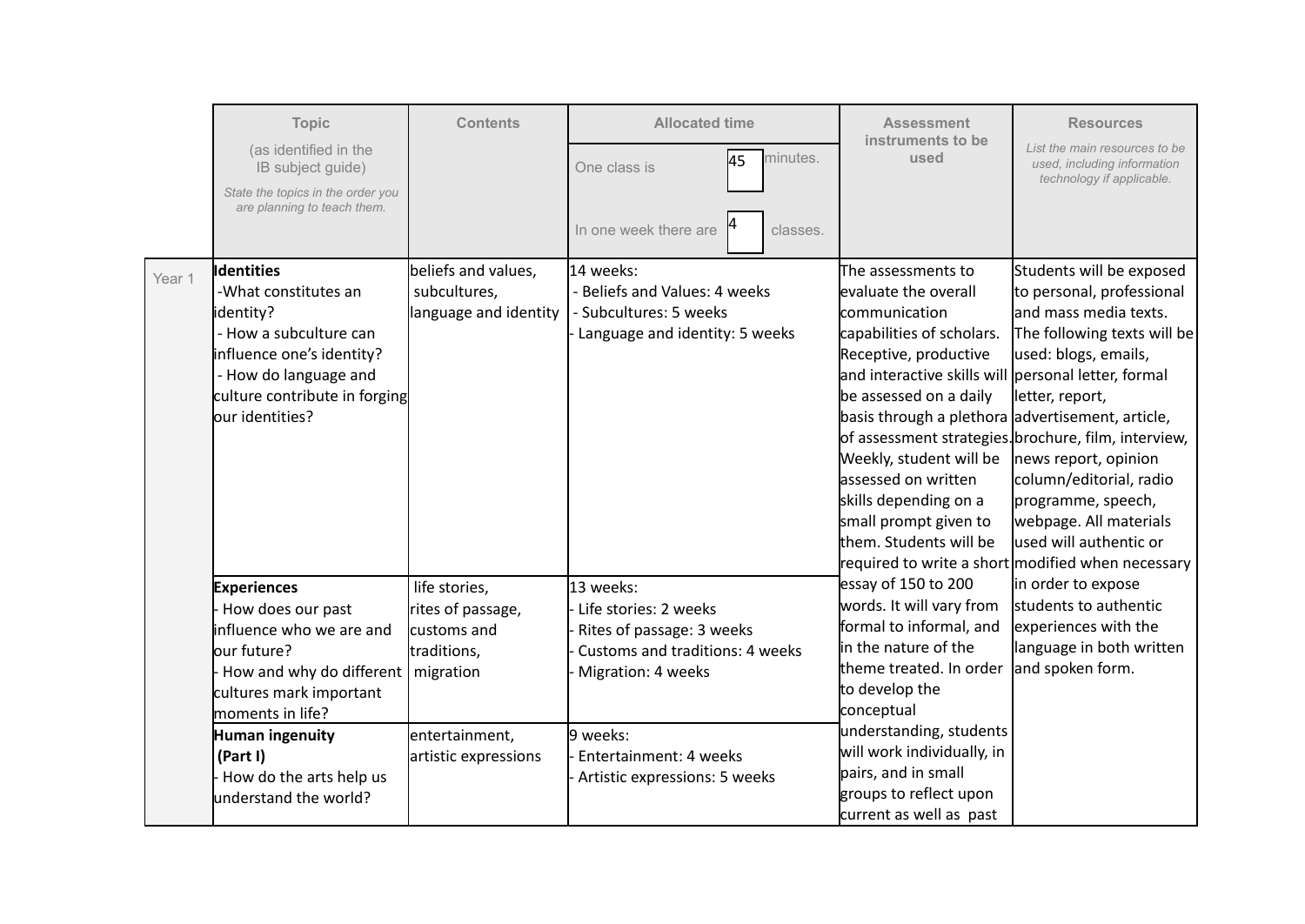|                   | What can we learn about a    |                       |                                    | events they can relate to  |                     |
|-------------------|------------------------------|-----------------------|------------------------------------|----------------------------|---------------------|
|                   | culture through the artistic |                       |                                    | contemporary issues.       | Magazines           |
|                   | lense?                       |                       |                                    | Students will be           | Newspapers          |
|                   |                              |                       |                                    | assessed through the       | <b>Textbooks</b>    |
|                   |                              |                       |                                    | following methods: Exit    | <b>Dictionaries</b> |
|                   |                              |                       |                                    | tickets Short debates      | Computer            |
|                   |                              |                       |                                    | Individual                 | Audio               |
|                   |                              |                       |                                    | presentation/oral          | Projector           |
|                   |                              |                       |                                    | Written and spoken         | Internet            |
|                   |                              |                       |                                    | lanswers to stimulus       | Realia              |
|                   |                              |                       |                                    | questions Writing          | Posters             |
|                   |                              |                       |                                    | (different format will be  | Slides              |
|                   |                              |                       |                                    | used, and the students     | Photocopies         |
|                   |                              |                       |                                    | will be exposed to the     |                     |
|                   |                              |                       |                                    | way of addressing          |                     |
|                   |                              |                       |                                    | different audience)        |                     |
|                   |                              |                       |                                    | Regular feedback will be   |                     |
|                   |                              |                       |                                    | given to student           |                     |
|                   |                              |                       |                                    | regarding their progress.  |                     |
|                   |                              |                       |                                    | While summative and        |                     |
|                   |                              |                       |                                    | formative assessment       |                     |
|                   |                              |                       |                                    | will be used, student will |                     |
|                   |                              |                       |                                    | be encouraged to assess    |                     |
|                   |                              |                       |                                    | the teacher's              |                     |
|                   |                              |                       |                                    | approaches to teaching.    |                     |
| Year <sub>2</sub> | Human Ingenuity              | communication and     | 11 weeks:                          |                            |                     |
|                   | (Part II)                    | media, technology,    | - Communication and media: 3 weeks |                            |                     |
|                   | How do developments in       | scientific innovation | Technology: 4 weeks                |                            |                     |
|                   | science and technology       |                       | Scientific innovation: 4 weeks     |                            |                     |
|                   | influence our lives and      |                       |                                    |                            |                     |
|                   | relationships?               |                       |                                    |                            |                     |
|                   | Social organization          | social relationships, | 11 weeks:                          |                            |                     |
|                   | - What role do rules and     | community, social     | Social relationships: 2 weeks      |                            |                     |
|                   | regulations play in the      | engagement, law and   | Community: 2 wweks                 |                            |                     |
|                   | formation of a society       | lorder                | Social engagement: 4 weeks         |                            |                     |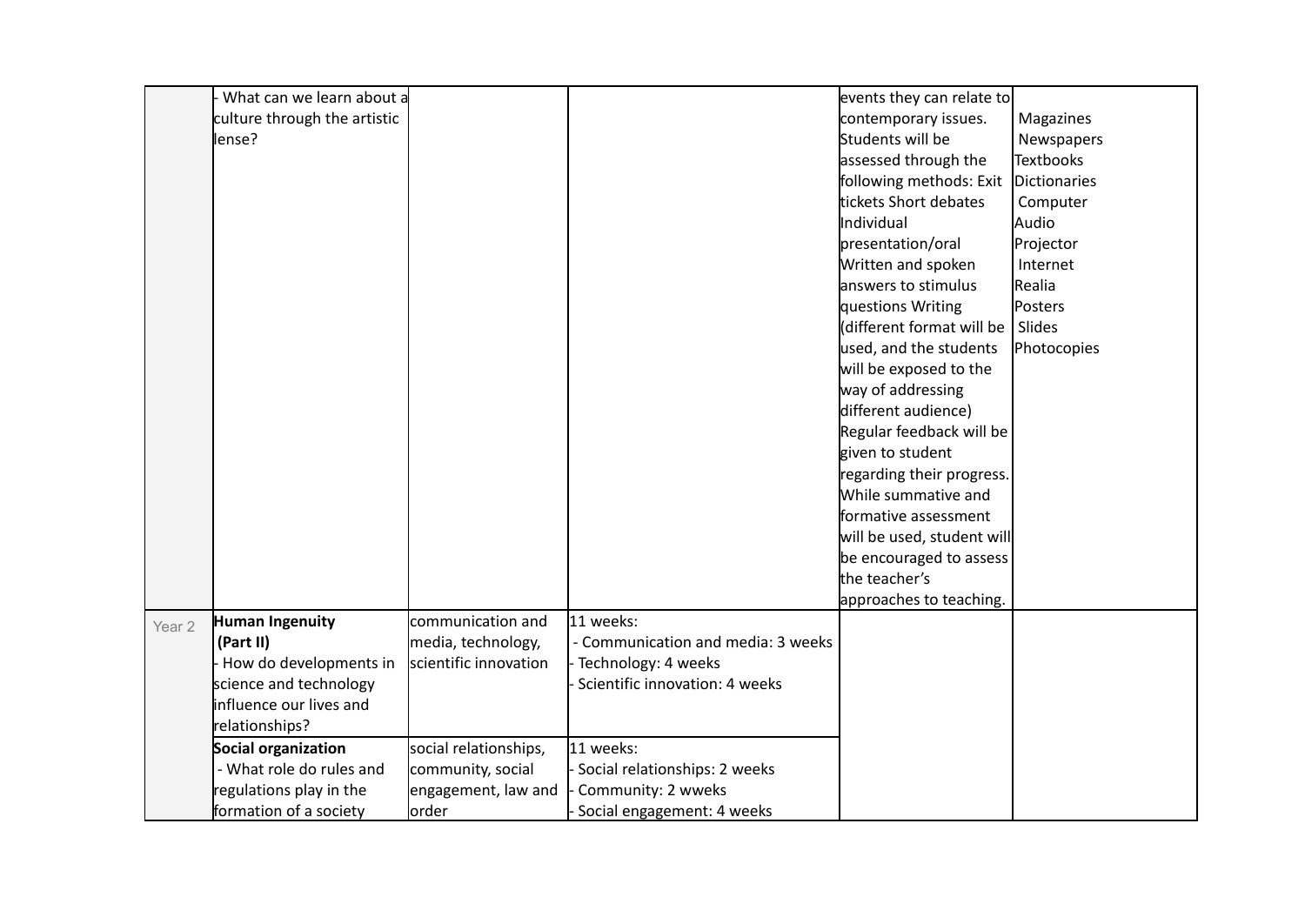|                                                                     |                        | Law and order: 3 weeks              |  |
|---------------------------------------------------------------------|------------------------|-------------------------------------|--|
| Sharing the planet                                                  | the environment,       | 10 weeks:                           |  |
| - What challenges and                                               | human rights, peace    | - The enrivonment: 1 week           |  |
| $\beta$ benefits does globalization and conflict, equality, $\beta$ |                        | Human rights: 2 weeks               |  |
| bring?                                                              | globalization, ethics, | Peace and conflict: 3 weeks         |  |
| - What ethical issues arise                                         | lurban and rural       | - Globalization: 2 weeks            |  |
| from living in the modern                                           | lenvironment.          | Ethics: 1 week                      |  |
| world, and how do we                                                |                        | Urban and rural environment: 1 week |  |
| resolve them?                                                       |                        |                                     |  |

# 3. **IB Internal and external assessment requirements to be completed during the course**

Briefly explain how and when you will work on them. Include the date when you will first introduce the internal and external assessment requirements, when they will be due and how students will be prepared to complete them.

The students will be prepared working on individual tasks, in pairs, in groups and as a whole class. They will practice the different types of assessment in order to be familiarized with the exam formats. Students will review previous paper exams samples and assessments. Previous IB DP French B released assessments will be used to prepare students and gauge the development of communication skills through the IB DP.

**"External assessment – 75% (3 hours): (IB exam taken during the second year of studies)**

**Paper 1 - 25%** (1 hour 15 minutes): Productive skills – writing (30 marks). One wrting task of 250-400 words from a choice of three, each from a different theme, choosing a text type from among those listed in the examination instructions.

**Paper 2 – 50%** (1 hour 45 minutes): receptive skills – separate sections for listening and reading (65 marks)> Listening comprehension (45 minutes) (25 marks). Reading comprehension (1 hour) (40 marks). Comprehension exercises on three audio passages and three written texts, drawn from all five themes.

**Internal assessment – 25%**: This component is internally assessed by the teacher and externally moderated by the IB at the end of the course. **Individual oral assessment**: A conversation with the teacher, based on a visual stimulus, followed by a discussion based on an additional theme (30 marks). This individual oral assessment has a duration of 12 to 15 minutes (plus 15 minutes for preparation)"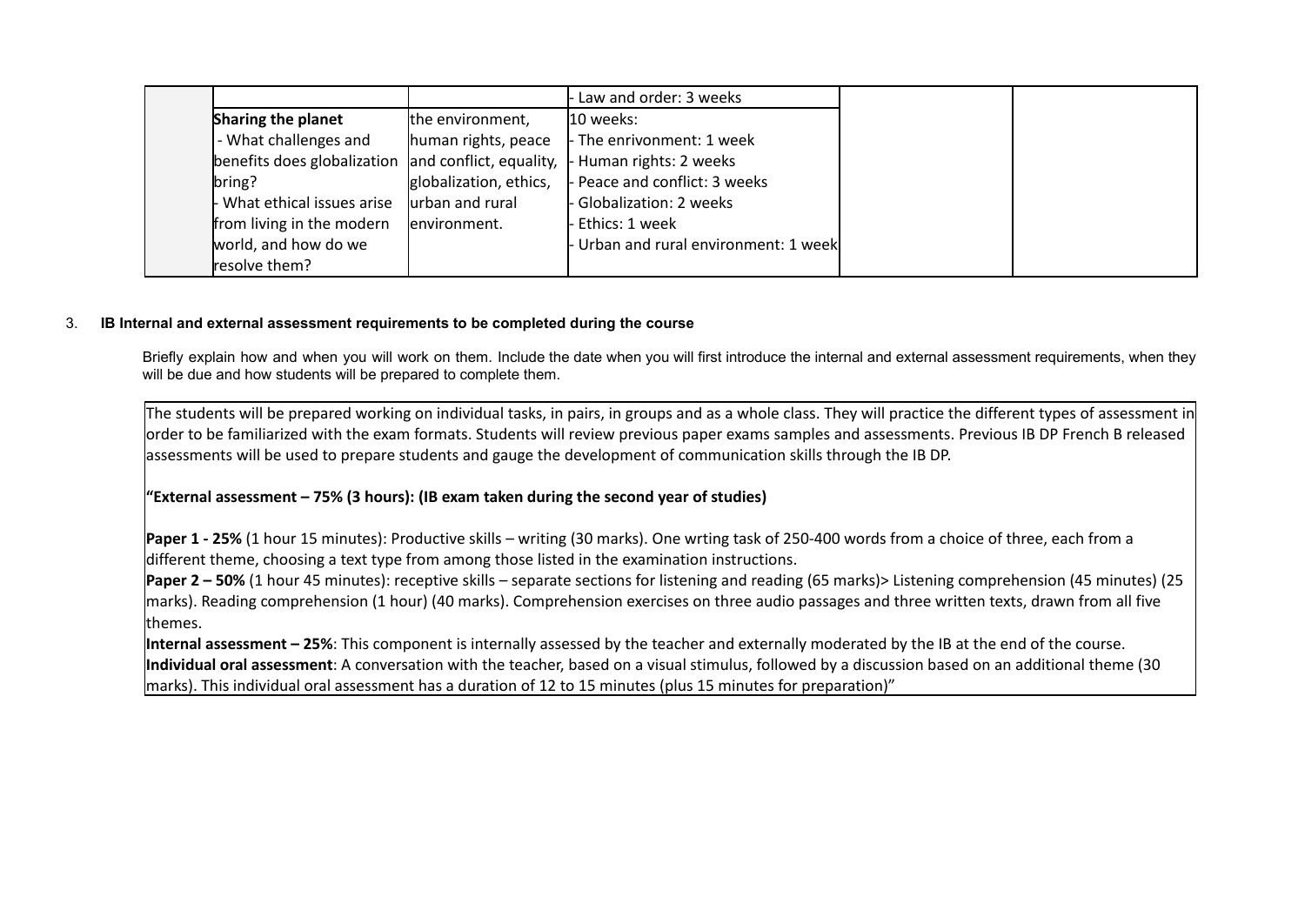# 4. **Links to TOK**

You are expected to explore links between the topics of your subject and TOK. As an example of how you would do this, choose one topic from your course outline that would allow your students to make links with TOK. Describe how you would plan the lessoncours.

| <b>Topic</b>                                  | Link with TOK (including description of lesson plan)                                                                                                 |
|-----------------------------------------------|------------------------------------------------------------------------------------------------------------------------------------------------------|
| Language and identity                         | What constitutes an identity?<br>How a subculture can influence one's identity?<br>How do language and culture contribute in forging our identities? |
| Life stories<br><b>Customs and traditions</b> | How does our past influence who we are and our future?<br>How and why do different cultures mark important moments in life?                          |
| Artistic expressions                          | How do the arts help us understand the world?<br>What can we learn about a culture through the artistic lense?                                       |
| Communication and media                       | How do developments in science and technology influence our lives and relationships?                                                                 |

# 5. **Approaches to learning**

Every IB course should contribute to the development of students' approaches to learning skills. As an example of how you would do this, choose one topic from your outline that would allow your students to specifically develop one or more of these skill categories (thinking, communication, social, self-management or research).

| Topic      | Contribution to the development of students' approaches to learning skills (including one or more skill category)                                                                                                                                                                                                                                                                                                                                                                                                                                                                                                                                                                                                                                                                                                                                |
|------------|--------------------------------------------------------------------------------------------------------------------------------------------------------------------------------------------------------------------------------------------------------------------------------------------------------------------------------------------------------------------------------------------------------------------------------------------------------------------------------------------------------------------------------------------------------------------------------------------------------------------------------------------------------------------------------------------------------------------------------------------------------------------------------------------------------------------------------------------------|
| Identities | Through this topic, students will have the opportunity to develop their thinking skills as well as their self-management and research skills.<br>Identities as a topic will be used to conduct research on what constitutes an identity, and how subcultures can influence the forging of such<br>lidentity. Students will think through what it means to be human in our current society through a global perspective. The global perspective<br>gives an opportunity for scholars to grasp how subculture influence views and the forging of the self. Students will be provided with different<br>content areas they could use to develop their understanding and mastering of the targeted language. A group project on different targeted<br>content areas will be conducted which enable students to develop their self-management skills. |

# **6. International mindedness**

Every IB course should contribute to the development of international-mindedness in students. As an example of how you would do this, choose one topic from your outline that would allow your students to analyse it from different cultural perspectives. Briefly explain the reason for your choice and what resources you will